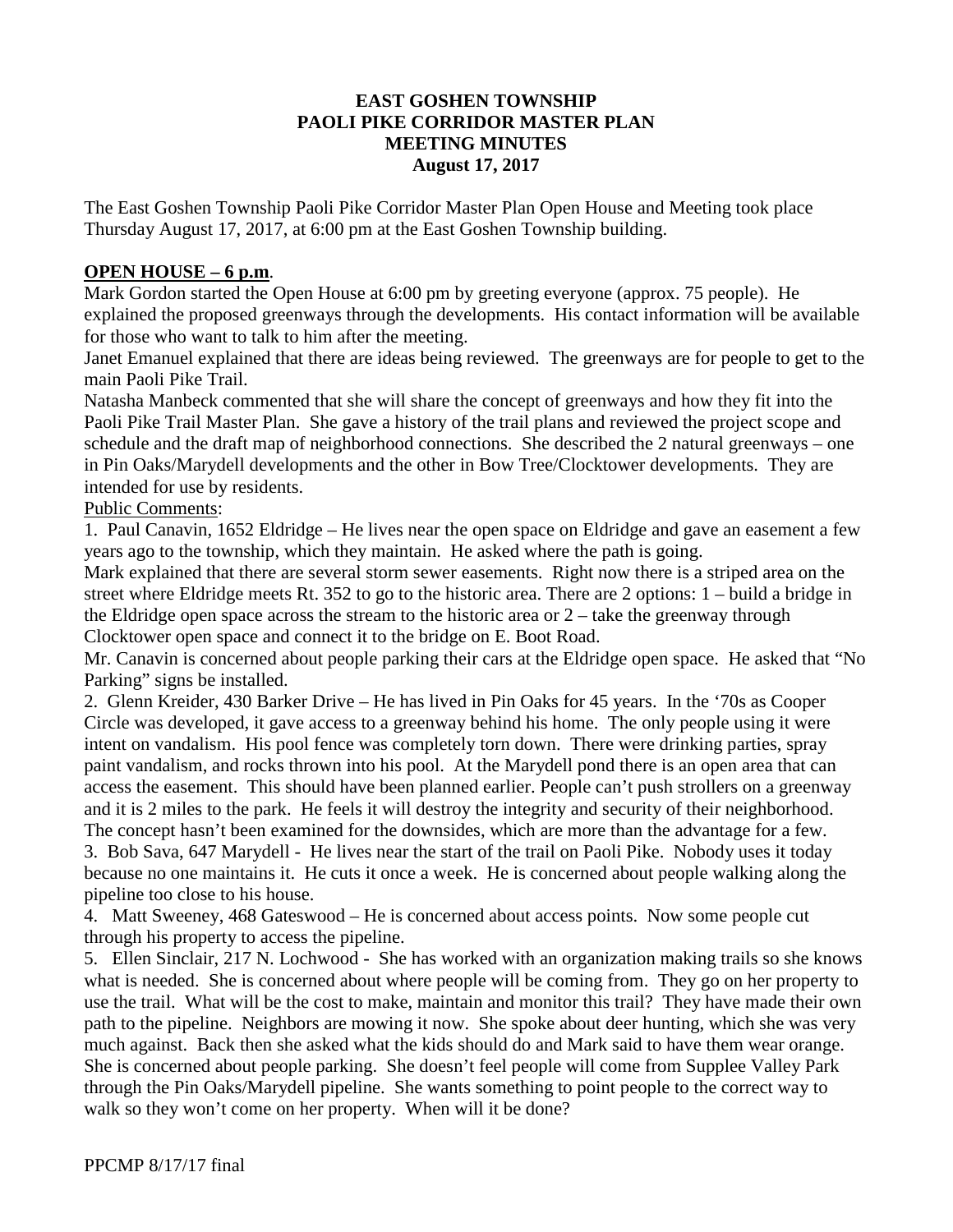Mark explained the approval process. Janet pointed out that this is a very preliminary discussion so there is no cost estimate yet. Natasha commented that Mark sent out 900 letters to all residents in Clocktower, Bow Tree, Marydell, Pin Oaks and Reservoir Road. This meeting is being held to get feedback from the residents.

6. Ed Damerau, 1420 Cooper Cir – Privacy is his main concern. An access is next to his house. When they first moved in they had problems with kids and vandalism. His neighbor would come out with a camera and take pictures of the license plates. Chuck Proctor mentioned that he is the Township's Police Commissioner and he will mention these concerns at the next meeting. Motorcycles and 4 wheelers are not allowed on the streets or in the open spaces.

7. Jim O'Neill, 1622 Bow Tree Dr – He asked if the greenway is on both sides of the stream. Natasha mentioned that it is on the Clocktower side with some connections to Bow Tree. Mr. O'Neill supports the plan. He walks there and likes to go to the Ashbridge Preserve.

8. Jean Hendrix, 511 Barker Dr. – She asked why this has come up. Janet explained that people over time have asked for it and it came up at the other public meetings they had. Ms. Hendrix has supported the Board of Supervisors and Township for 44 years and hopes that they will heed what has been said here tonight. This will cost a lot of money. Lately she feels the residents are listened to but then ignored. They asked years ago for aeration for the Marydell pond. They still want that.

9. Patrick Forde, 1668 Bow Tree Dr – He lives very close to the open space, which is used by neighbors only. He is appalled that this path will go to West Chester Pike to a bus stop!! They don't want anyone else to have access - only the neighbors.

10. Eric Stretch, 1422 Ardleigh Cir – Speeding is a very serious problem on Reservoir Road. They need to have police at Bramble and Reservoir Road.

Natasha asked for a show of hands to her questions. The result was that the majority opposed the plan. They want the space to be used as it is now. No signs and no advertising.

# **COMMITTEE MEETING #3 – 7:20 p.m.**

Committee members and attendees: Bold Indicates their attendance

Monica Close – Planning Commission Mary Urbine – Historical Commission **Tom Kilburn – Futurist Committee**  Rogers Vaughan – Futurist Committee Ed Coyle – Park & Recreation Commission **Erich Meyer – Conservancy Board Janet Emanuel – Board of Supervisors Mike Lynch – Board of Supervisors Brad Giresi – PC and FC Mike Broennle – Resident Member Mark Gordon – Staff Natasha Manbeck – McMahon Assoc. Inc.** Nick Ferenchak – McMahon Associates Inc. **Tom Comitta – TCA Erin Gross – TCA Rachael Griffiths – Chester County Planning Commission Jason Lang - Staff**

**Call to Order & Pledge of Allegiance**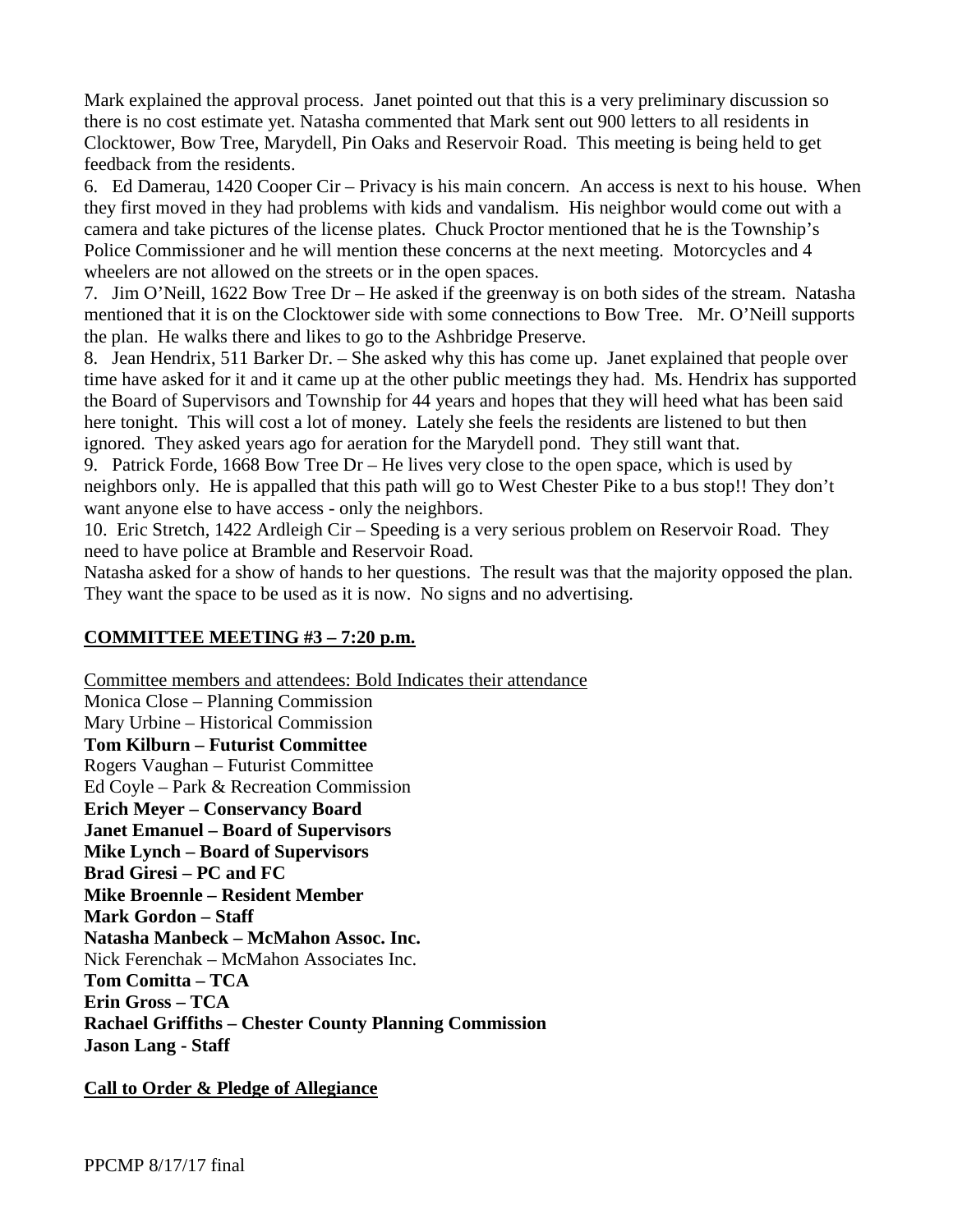Janet Emanuel called the meeting to order at 7:20 pm. She asked Mike Broennle to lead the Pledge of Allegiance. She asked for a moment of silence to remember those killed in recent incidents and our military and first responders.

## **Minutes**

Approval of the minutes of the May 11, 2017 meeting were tabled until the next meeting.

### **New Business:**

1. Recent Meetings - Natasha reviewed the recent meetings with PennDOT on June 6, 2017, Planning Commission on June 7, 2017 and Public Meeting on June 22, 2017.

### 2. Revised Conceptual Plans –

#### Traffic Calming

Airport Rd and Ellis La - PennDOT suggested a change for traffic calming, make the island at Ellis Lane a pedestrian refuge. Janet mentioned that she had a comment from a resident in favor of this change because his wife was injured in an accident there.

#### Public Comment:

Tema Tiller, 610 Marydell – From her experience as a teacher, she feels that most of the people crossing there will be school students. The raised center is a concern. She doesn't feel it is needed.

Township Park – The pedestrian crossing will be made a pedestrian refuge.

Line Road – this intersection will have a medial with plantings.

Neighborhood Connections

Boot Road – There is no change to the pedestrian path.

Reservoir Road – Residents are concerned about speeding. Mark mentioned that the Township put an electronic speed sign up but will get more data in a different way. Mike Broennle commented that Reservoir Road was recently paved. Did they extend the width? Mark did not think so because the edge of the road has challenges.

Goshenville Streetscape - Natasha mentioned that a pedestrian path on the north side of Paoli Pike will be paved with asphalt which is easier to install and maintain. The Boot Rd and Paoli Pike Triangle would have a walkway if the Marydell greenway is in the plan. Brad pointed out the crosswalks at Rt. 352. Natasha will highlight the existing crosswalks.

3. Public Meeting Recap - Natasha commented that there overwhelmingly was no support tonight for the greenways plan. Mike B. mentioned that the group was earnest but not for the greenways. He feels the younger people who will be moving into the township may want the greenways. Mark mentioned that he sent notices to the civic associations too. Bow Tree sent it to their residents and got some replies Public Comment:

Jack Kemery, 639 Achom Way – He is in favor of the plan and made some suggestions for the Bow Tree/Clocktower path. 1. Don't create a crossover at the end of Achom. Instead, bring it around the pond and through the open space along Bow Tree Dr. That's what people have been doing.

2. Extend the Ashbridge connection to go to the preserve. 3. Do the bridge at Eldridge. 4. Remove the connection at the second pond.

Mike B. commented that trespassing in Marydell/Pin Oaks is an issue. Part of the cost of the plan should be landscaping and fencing that the residents would be comfortable with. Public Comment: